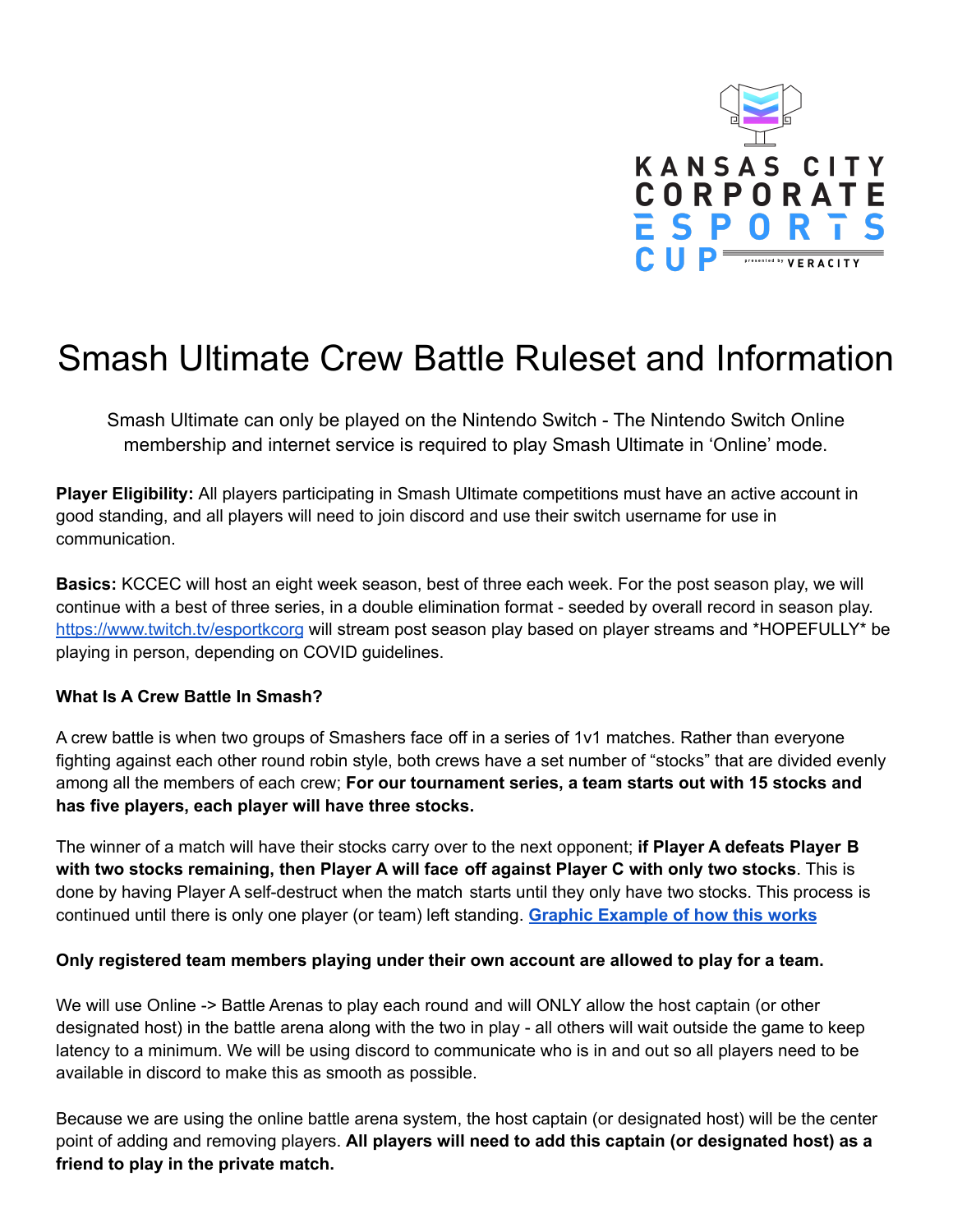## **Other Rules:**

- Game Settings: 3 Stock, 7 Minutes, Final Smash Meter: Off, Spirits: Off, Damage Handicap: Off, Stage Selection: Anyone, Items: Off and None, First to: 1 Win, Stage Morph: Off, Stage Hazards: Off, Team Attack: On, Launch Rate: 1.0x, Underdog Boost: Off, Pausing: Off, Score Display: Off, % Show Damage: Yes, Custom Balance: Off, Echo Fighters: Separate, Radar: Big, 2/3 Games
- Allowed Controllers: Nintendo GameCube, Nintendo Pro Controller, Nintendo Joy-Con, SmashBox
- Mii Fighters: All moveset combinations are legal
- Amiibo's are banned.
- Starter stages: Battlefield, Final Destination, Pokémon Stadium 2, Smashville, Town And City
- Counter-pick stages: Kalos Pokémon League, Lylat Cruise, Yoshi's Island (Brawl), Yoshi's Story
- First stage is decided by strike a stage first. In our tournament the HOME team will be P1 and select first. Stages are struck in a P1-P2-P2-P1 order.\*\*\*\*
- Following stages decided by winner striking two stages from all stages and then loser choosing.
- To Start, HOME team will pick their character first. Winning player is not locked into the same character for the next match, but has to pick before loser selects character.
- You may not pick any stage you have previously won on during the set unless mutually agreed to.
- You may not play on a stage that is not on the available stages list. This will result in a double disqualification.
- If a game ends with a self-destruct move, the results screen will determine the winner.
- Sudden Elimination with tied percentage/stock will result in a 1 stock/2 minutes playoff match.

\*\*\*\*Bans only apply for the round.

1-2-2-1 refers to the banning order for the first round of a match to decide which neutral stage the first round will be played on. You ban 1 stage, your opponent bans 2 more stages, you ban 2 more stages, and then your opponent picks a stage from the last two stages remaining (effectively banning the other 1).

In each round afterwards, the bans from the previous round no longer apply. The winner bans 3 stages (or 2 stages, depending on the rules), the loser picks a stage out of any remaining legal stages, the winner chooses his character, and then the loser chooses his character.

We will follow **Dave's Stupid Rule**, which states that players cannot choose a stage that they have won on in an earlier round. For example, if you win the first round on Battlefield and lose the second round, even though your opponent will not ban Battlefield, you are not allowed to choose that stage. However, if the second round (the one your opponent won) was on Final Destination, you are still allowed to choose that stage, since you, the stage picker, have yet to win on that stage.

**Score Submissions:** After each battle is played, please report your score in discord with the amount of stocks left. Ex. Team 1 wins 4-0, meaning Team 1 had 4 stocks left when they beat Team 2.

**Results:** The team with the best total score at the end of the 3 games will be the winner and announced on the tournament page. After the 3rd game concludes, players will have 15 minutes to submit scores. If you do not submit your scores to discord, you will get zero points.